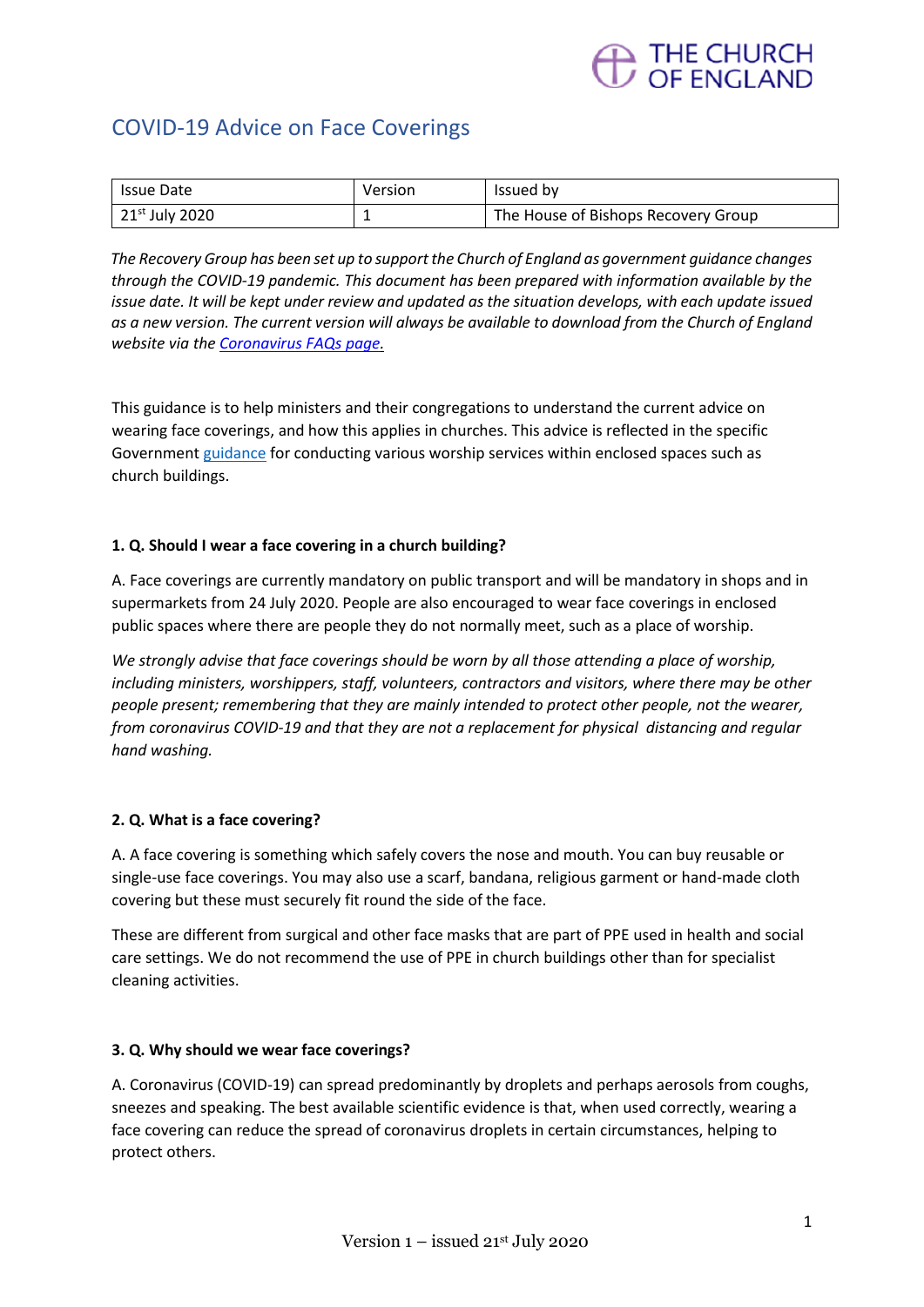

Because face coverings are mainly intended to protect others, not the wearer, from coronavirus (COVID-19) they are not a replacement for physical distancing and regular hand washing.

### **4. Q. How should I wear a face covering?**

A. A face covering should:

- cover your nose and mouth while allowing you to breathe comfortably
- fit comfortably but securely against the side of the face
- be secured to the head with ties or ear loops
- be made of a material that you find to be comfortable and breathable, such as cotton
- ideally include at least two layers of fabric (the World Health Organisation recommends three depending on the fabric used)
- unless disposable, it should be able to be washed with other items of laundry according to fabric washing instructions and dried without causing the face covering to be damaged

When wearing a face covering you should:

- wash your hands thoroughly with soap and water for 20 seconds or use hand sanitiser before putting a face covering on
- avoid wearing on your neck or forehead
- avoid touching the part of the face covering in contact with your mouth and nose, as it could be contaminated with the virus
- change the face covering if it becomes damp or if you've touched it

When removing a face covering:

- wash your hands thoroughly with soap and water for 20 seconds or use hand sanitiser before removing
- only handle the straps, ties or clips
- do not share with someone else to use
- if single-use, dispose of it carefully in a residual waste bin and do not recycle
- if reusable, wash it in line with manufacturer's instructions at the highest temperature appropriate for the fabric
- wash your hands thoroughly with soap and water for 20 seconds or use hand sanitiser once removed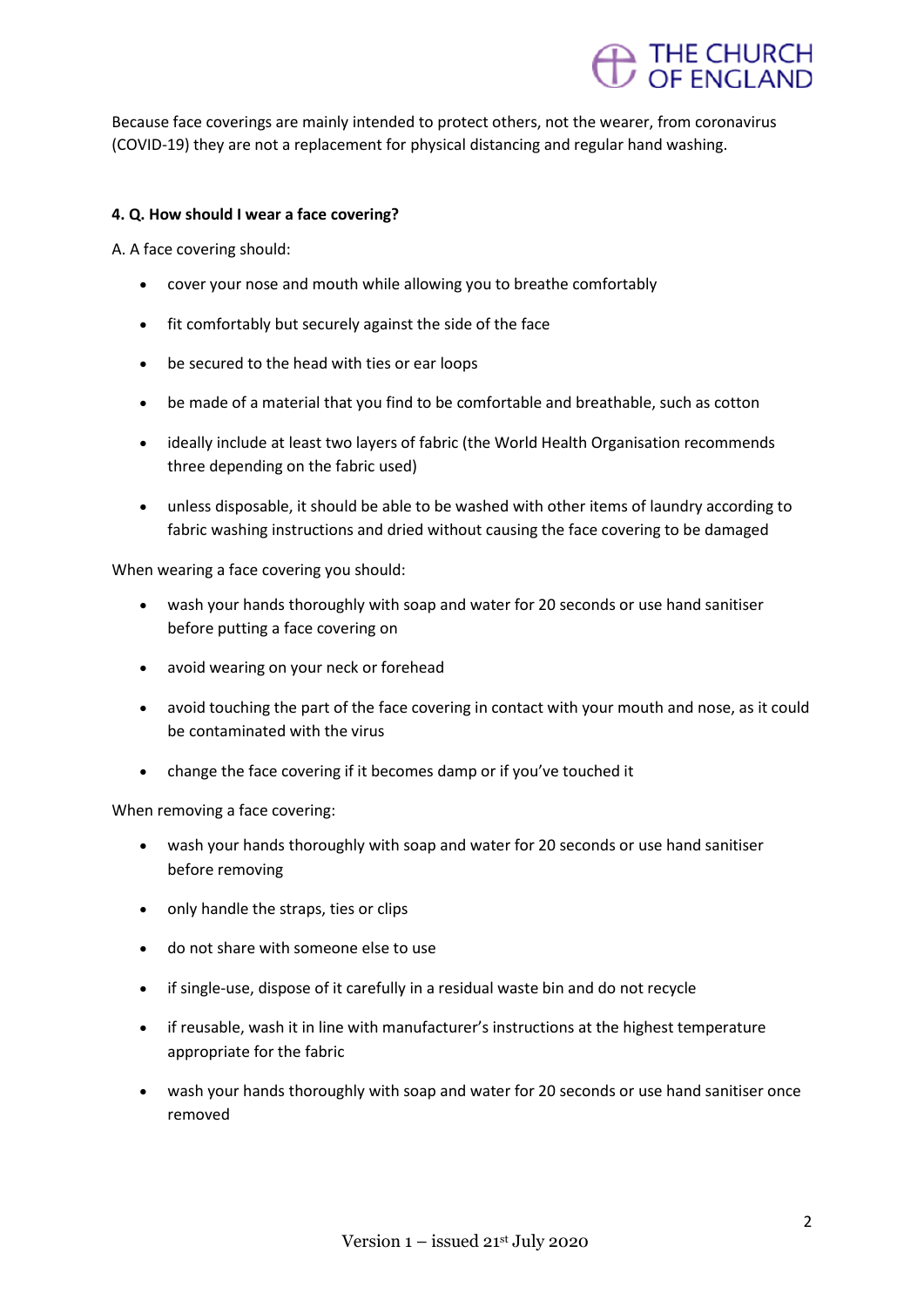## THE CHURCH<br>OF FNGI AND

#### **5. Q. Are there exemptions from wearing face coverings?**

A. You do not need to wear a face covering if you have a legitimate reason not to. This includes:

- young children under the age of 11
- not being able to put on, wear or remove a face covering because of a physical or mental illness or impairment, or disability
- if putting on, wearing or removing a face covering will cause you severe distress
- if you are travelling with or providing assistance to someone who relies on lip reading to communicate
- to avoid harm or injury, or the risk of harm or injury, to yourself or others
- to avoid injury, or to escape a risk of harm, and you do not have a face covering with you
- to eat or drink, but only if you need to
- to take medication
- if a police officer or other official requests you remove your face covering

There are also scenarios when you are permitted to remove a face covering when asked:

- If asked to do so by shop staff for the purpose of age identification
- If speaking with people who rely on lip reading, facial expressions and clear sound. Some may ask you, either verbally or in writing, to remove a covering to help with communication

### **6. Q. How can I make a face covering?**

A. If you want to [make your own face covering,](https://www.gov.uk/government/publications/how-to-wear-and-make-a-cloth-face-covering/how-to-wear-and-make-a-cloth-face-covering) instructions are widely available online. If you would like more information on how to make a face covering with materials from around your home please visit the [Big Community Sew website.](https://www.bigcommunitysew.co.uk/)

### **7. Q. How can I store or dispose of a face covering safely?**

A. Do not touch the front of the face covering, or the part of the face covering that has been in contact with your mouth and nose.

Once removed, store reusable face coverings in a plastic bag until you have an opportunity to wash them. If the face covering is single use, dispose of it in a residual waste bin. Do not put them in a recycling bin.

Make sure you clean any surfaces the face covering has touched using normal household cleaning products.